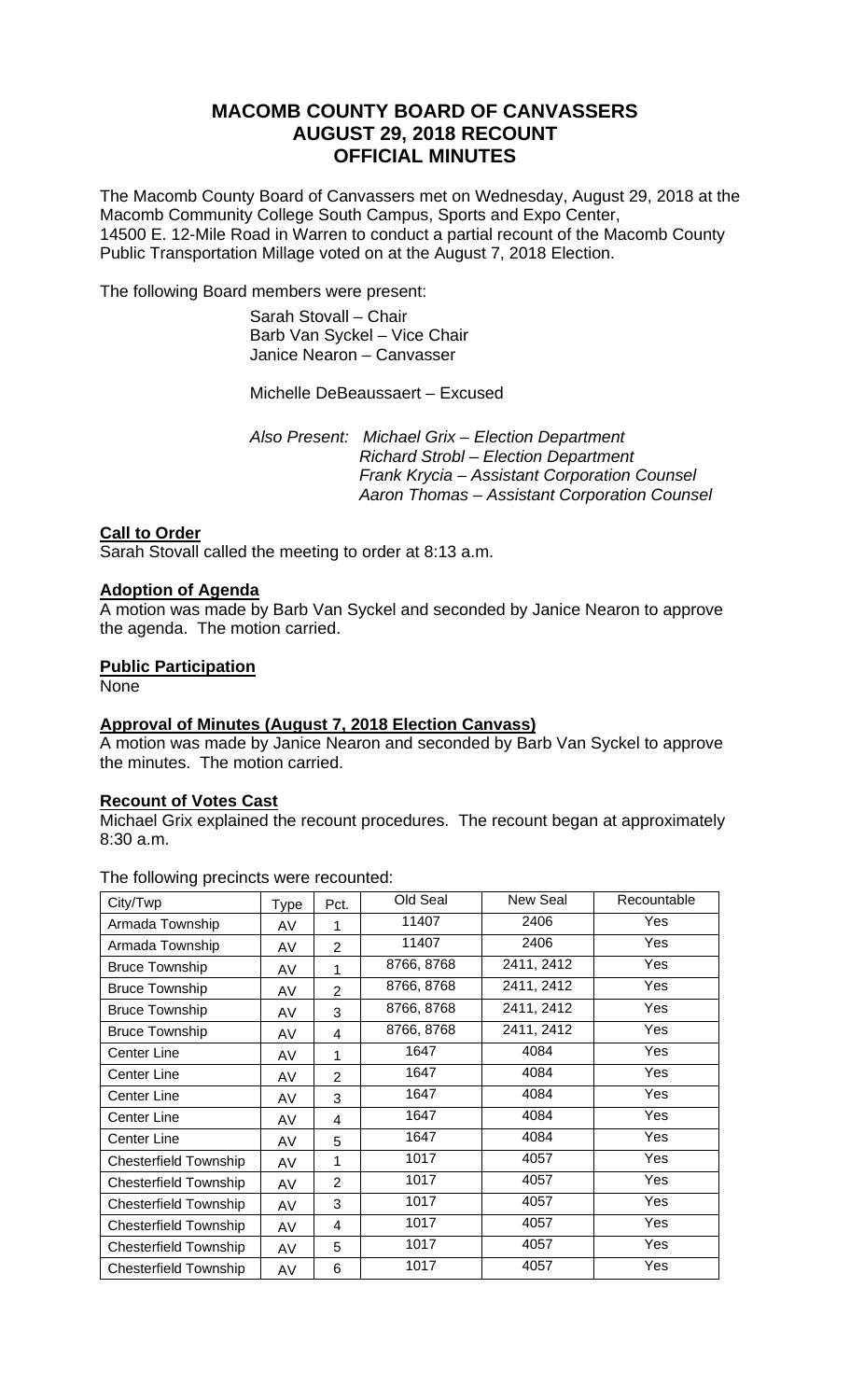| <b>Chesterfield Township</b>                | AV         | 7              | 1017                                             | 4057                                                                                                 | Yes              |  |  |
|---------------------------------------------|------------|----------------|--------------------------------------------------|------------------------------------------------------------------------------------------------------|------------------|--|--|
| <b>Chesterfield Township</b>                | AV         | 8              | 1008                                             | 4066                                                                                                 | $\overline{Yes}$ |  |  |
| <b>Chesterfield Township</b>                | AV         | 9              | 1008                                             | 4066                                                                                                 | Yes              |  |  |
| <b>Chesterfield Township</b>                | AV         | 10             | 1008                                             | 4066                                                                                                 | Yes              |  |  |
| <b>Chesterfield Township</b>                | AV         | 11             | 1008                                             | 4066                                                                                                 | Yes              |  |  |
| <b>Chesterfield Township</b>                | AV         | 12             | 1027                                             | 4091                                                                                                 | Yes              |  |  |
| <b>Chesterfield Township</b>                | AV         | 13             | 1027                                             | 4091                                                                                                 | Yes              |  |  |
| <b>Chesterfield Township</b>                | AV         | 14             | 1027                                             | 4091                                                                                                 | Yes              |  |  |
| Clinton Township                            | AV         | $\mathbf{1}$   |                                                  | Petition withdrawn before precinct was recounted                                                     |                  |  |  |
| Clinton Township                            | AV         | $\overline{2}$ |                                                  | Petition withdrawn before precinct was recounted                                                     |                  |  |  |
| Clinton Township                            | AV         | 3              |                                                  | Petition withdrawn before precinct was recounted                                                     |                  |  |  |
| Clinton Township                            | AV         | 4              |                                                  | Petition withdrawn before precinct was recounted                                                     |                  |  |  |
| <b>Clinton Township</b>                     | AV         | 5              |                                                  | Petition withdrawn before precinct was recounted                                                     |                  |  |  |
| Clinton Township                            | AV         | 6              |                                                  | Petition withdrawn before precinct was recounted                                                     |                  |  |  |
| Clinton Township                            | AV         | $\overline{7}$ |                                                  | Petition withdrawn before precinct was recounted                                                     |                  |  |  |
| <b>Clinton Township</b>                     | AV         | 8              |                                                  | Petition withdrawn before precinct was recounted                                                     |                  |  |  |
| Clinton Township                            | AV         | 9              |                                                  | Petition withdrawn before precinct was recounted                                                     |                  |  |  |
| <b>Clinton Township</b>                     | AV         | 10             |                                                  | Petition withdrawn before precinct was recounted                                                     |                  |  |  |
| <b>Clinton Township</b>                     | AV         | 11             |                                                  | Petition withdrawn before precinct was recounted                                                     |                  |  |  |
| Clinton Township                            | AV         | 12             |                                                  | Petition withdrawn before precinct was recounted                                                     |                  |  |  |
| Clinton Township                            | AV         | 13             |                                                  | Petition withdrawn before precinct was recounted                                                     |                  |  |  |
| Clinton Township                            | AV         | 14             |                                                  | Petition withdrawn before precinct was recounted                                                     |                  |  |  |
| Clinton Township                            | AV         | 15             |                                                  | Petition withdrawn before precinct was recounted                                                     |                  |  |  |
| <b>Clinton Township</b>                     | AV         | 16             |                                                  | Petition withdrawn before precinct was recounted                                                     |                  |  |  |
| <b>Clinton Township</b>                     | AV         | 17             |                                                  | Petition withdrawn before precinct was recounted                                                     |                  |  |  |
| <b>Clinton Township</b>                     |            | 18             |                                                  | Petition withdrawn before precinct was recounted                                                     |                  |  |  |
| <b>Clinton Township</b>                     | AV         | 19             | Petition withdrawn before precinct was recounted |                                                                                                      |                  |  |  |
| Clinton Township                            | AV         | 20             |                                                  | Petition withdrawn before precinct was recounted                                                     |                  |  |  |
| <b>Clinton Township</b>                     | AV         | 21             |                                                  | Petition withdrawn before precinct was recounted                                                     |                  |  |  |
| Clinton Township                            | AV         | 22             |                                                  | Petition withdrawn before precinct was recounted                                                     |                  |  |  |
| <b>Clinton Township</b>                     | AV         | 23             |                                                  | Petition withdrawn before precinct was recounted                                                     |                  |  |  |
| Clinton Township                            | AV         | 24             |                                                  | Petition withdrawn before precinct was recounted                                                     |                  |  |  |
| <b>Clinton Township</b>                     | AV         | 25             |                                                  | Petition withdrawn before precinct was recounted                                                     |                  |  |  |
| <b>Clinton Township</b>                     | AV         | 26             |                                                  | Petition withdrawn before precinct was recounted                                                     |                  |  |  |
| Clinton Township                            | AV         | 27             |                                                  | Petition withdrawn before precinct was recounted                                                     |                  |  |  |
| Clinton Township                            | AV         | 28             |                                                  | Petition withdrawn before precinct was recounted                                                     |                  |  |  |
| <b>Clinton Township</b>                     | AV         | 29             |                                                  | Petition withdrawn before precinct was recounted                                                     |                  |  |  |
| Clinton Township                            | AV         | 30             |                                                  | Petition withdrawn before precinct was recounted                                                     |                  |  |  |
| Clinton Township                            | AV         | 31             |                                                  | Petition withdrawn before precinct was recounted                                                     |                  |  |  |
| Clinton Township                            | AV         | 32             |                                                  | Petition withdrawn before precinct was recounted                                                     |                  |  |  |
|                                             | AV         | 33             |                                                  | Petition withdrawn before precinct was recounted                                                     |                  |  |  |
| Clinton Township<br><b>Clinton Township</b> | AV         | 34             |                                                  | Petition withdrawn before precinct was recounted                                                     |                  |  |  |
| <b>Clinton Township</b>                     | AV         | 35             |                                                  | Petition withdrawn before precinct was recounted                                                     |                  |  |  |
|                                             | AV         | 36             |                                                  | Petition withdrawn before precinct was recounted                                                     |                  |  |  |
| <b>Clinton Township</b>                     | AV         |                |                                                  | Petition withdrawn before precinct was recounted                                                     |                  |  |  |
| <b>Clinton Township</b>                     | AV         | 37             |                                                  | Petition withdrawn before precinct was recounted                                                     |                  |  |  |
| <b>Clinton Township</b>                     | AV         | 38             |                                                  | Petition withdrawn before precinct was recounted                                                     |                  |  |  |
| <b>Clinton Township</b>                     | AV         | 39             |                                                  | Petition withdrawn before precinct was recounted                                                     |                  |  |  |
| Clinton Township                            | AV         | 40             |                                                  | Petition withdrawn before precinct was recounted                                                     |                  |  |  |
| <b>Clinton Township</b>                     | AV         | 41             |                                                  |                                                                                                      |                  |  |  |
| <b>Clinton Township</b>                     | AV         | 42             |                                                  | Petition withdrawn before precinct was recounted<br>Petition withdrawn before precinct was recounted |                  |  |  |
| Clinton Township                            | AV         | 43             |                                                  | Petition withdrawn before precinct was recounted                                                     |                  |  |  |
| <b>Clinton Township</b>                     | AV         | 44             |                                                  | Petition withdrawn before precinct was recounted                                                     |                  |  |  |
| Clinton Township                            | AV         | 45             |                                                  |                                                                                                      |                  |  |  |
| Clinton Township                            | AV         | 46             |                                                  | Petition withdrawn before precinct was recounted                                                     |                  |  |  |
| <b>Clinton Township</b>                     | <b>PCT</b> | $\mathbf 1$    |                                                  | Petition withdrawn before precinct was recounted                                                     |                  |  |  |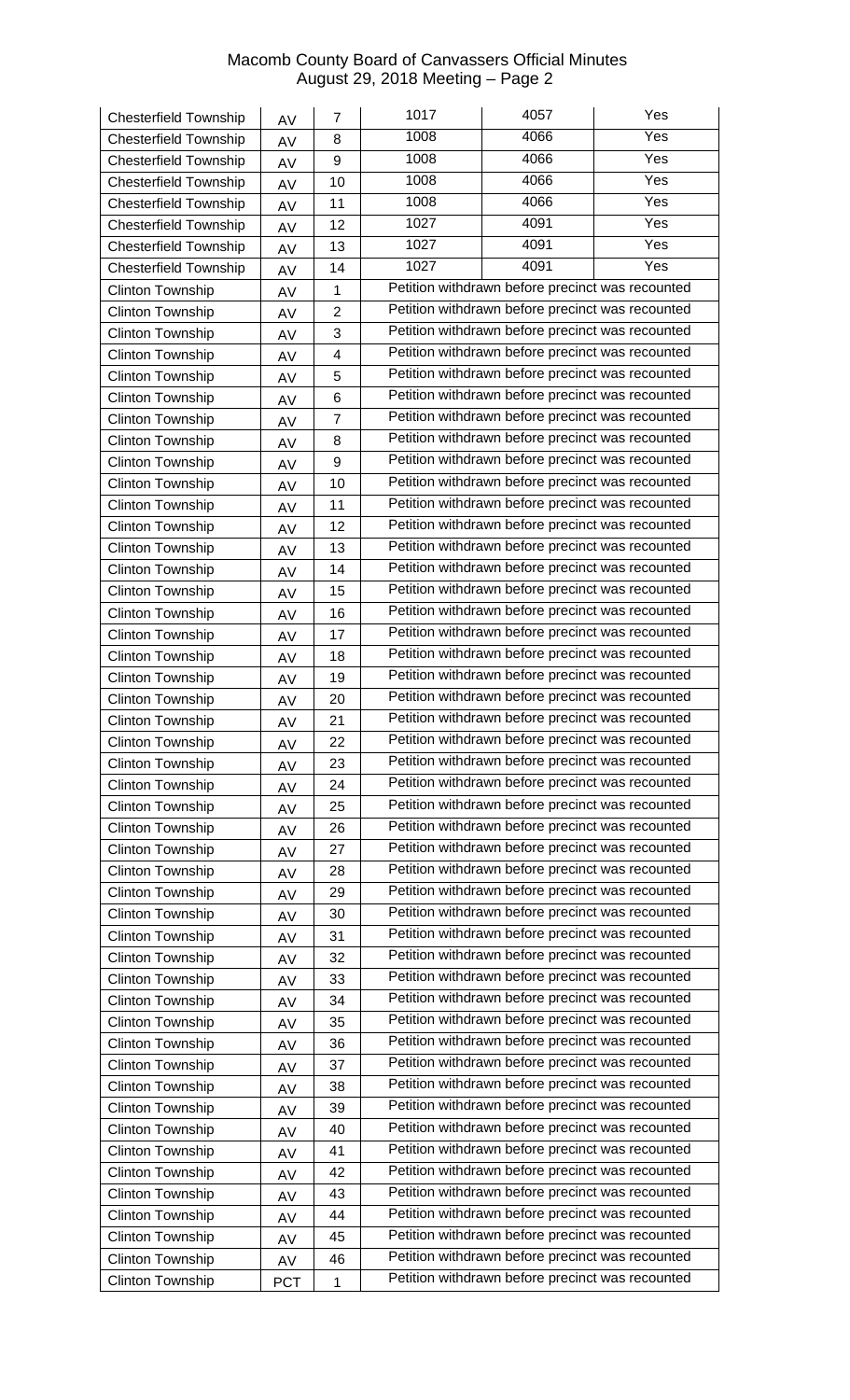| Clinton Township        | PCT        | $\overline{2}$          |                                                                                                      | Petition withdrawn before precinct was recounted |     |  |  |
|-------------------------|------------|-------------------------|------------------------------------------------------------------------------------------------------|--------------------------------------------------|-----|--|--|
| Clinton Township        | PCT        | 3                       |                                                                                                      | Petition withdrawn before precinct was recounted |     |  |  |
| Clinton Township        | PCT        | $\overline{\mathbf{4}}$ |                                                                                                      | Petition withdrawn before precinct was recounted |     |  |  |
| Clinton Township        | <b>PCT</b> | 5                       |                                                                                                      | Petition withdrawn before precinct was recounted |     |  |  |
| <b>Clinton Township</b> | PCT        | 6                       |                                                                                                      | Petition withdrawn before precinct was recounted |     |  |  |
| Clinton Township        | <b>PCT</b> | $\overline{7}$          |                                                                                                      | Petition withdrawn before precinct was recounted |     |  |  |
| Clinton Township        | <b>PCT</b> | 8                       |                                                                                                      | Petition withdrawn before precinct was recounted |     |  |  |
| <b>Clinton Township</b> | <b>PCT</b> | 9                       |                                                                                                      | Petition withdrawn before precinct was recounted |     |  |  |
| <b>Clinton Township</b> | <b>PCT</b> | 10                      |                                                                                                      | Petition withdrawn before precinct was recounted |     |  |  |
| Clinton Township        | <b>PCT</b> | 11                      |                                                                                                      | Petition withdrawn before precinct was recounted |     |  |  |
| Clinton Township        | PCT        | 12                      |                                                                                                      | Petition withdrawn before precinct was recounted |     |  |  |
| Clinton Township        | <b>PCT</b> | 13                      |                                                                                                      | Petition withdrawn before precinct was recounted |     |  |  |
| <b>Clinton Township</b> | <b>PCT</b> | 14                      |                                                                                                      | Petition withdrawn before precinct was recounted |     |  |  |
| Clinton Township        | PCT        | 15                      |                                                                                                      | Petition withdrawn before precinct was recounted |     |  |  |
| Clinton Township        | PCT        | 16                      |                                                                                                      | Petition withdrawn before precinct was recounted |     |  |  |
| Clinton Township        |            |                         |                                                                                                      | Petition withdrawn before precinct was recounted |     |  |  |
| Clinton Township        | <b>PCT</b> | 17                      |                                                                                                      | Petition withdrawn before precinct was recounted |     |  |  |
| Clinton Township        | <b>PCT</b> | 18                      |                                                                                                      | Petition withdrawn before precinct was recounted |     |  |  |
|                         | <b>PCT</b> | 19                      |                                                                                                      | Petition withdrawn before precinct was recounted |     |  |  |
| Clinton Township        | <b>PCT</b> | 20                      |                                                                                                      | Petition withdrawn before precinct was recounted |     |  |  |
| <b>Clinton Township</b> | PCT        | 21                      |                                                                                                      | Petition withdrawn before precinct was recounted |     |  |  |
| <b>Clinton Township</b> | <b>PCT</b> | 22                      |                                                                                                      |                                                  |     |  |  |
| Clinton Township        | <b>PCT</b> | 23                      |                                                                                                      | Petition withdrawn before precinct was recounted |     |  |  |
| Clinton Township        | <b>PCT</b> | 24                      |                                                                                                      | Petition withdrawn before precinct was recounted |     |  |  |
| <b>Clinton Township</b> | <b>PCT</b> | 25                      |                                                                                                      | Petition withdrawn before precinct was recounted |     |  |  |
| Clinton Township        | <b>PCT</b> | 26                      |                                                                                                      | Petition withdrawn before precinct was recounted |     |  |  |
| Clinton Township        | <b>PCT</b> | 27                      |                                                                                                      | Petition withdrawn before precinct was recounted |     |  |  |
| Clinton Township        | <b>PCT</b> | 28                      | Petition withdrawn before precinct was recounted                                                     |                                                  |     |  |  |
| Clinton Township        | <b>PCT</b> | 29                      | Petition withdrawn before precinct was recounted                                                     |                                                  |     |  |  |
| <b>Clinton Township</b> | <b>PCT</b> | 30                      | Petition withdrawn before precinct was recounted<br>Petition withdrawn before precinct was recounted |                                                  |     |  |  |
| Clinton Township        | <b>PCT</b> | 31                      |                                                                                                      |                                                  |     |  |  |
| <b>Clinton Township</b> | <b>PCT</b> | 32                      |                                                                                                      | Petition withdrawn before precinct was recounted |     |  |  |
| Clinton Township        | <b>PCT</b> | 33                      | Petition withdrawn before precinct was recounted                                                     |                                                  |     |  |  |
| <b>Clinton Township</b> | <b>PCT</b> | 34                      | Petition withdrawn before precinct was recounted                                                     |                                                  |     |  |  |
| Clinton Township        | <b>PCT</b> | 35                      | Petition withdrawn before precinct was recounted                                                     |                                                  |     |  |  |
| Clinton Township        | <b>PCT</b> | 36                      | Petition withdrawn before precinct was recounted                                                     |                                                  |     |  |  |
| Clinton Township        | <b>PCT</b> | 37                      | Petition withdrawn before precinct was recounted                                                     |                                                  |     |  |  |
| Clinton Township        | <b>PCT</b> | 38                      | Petition withdrawn before precinct was recounted                                                     |                                                  |     |  |  |
| Clinton Township        | <b>PCT</b> | 39                      | Petition withdrawn before precinct was recounted                                                     |                                                  |     |  |  |
| Clinton Township        | <b>PCT</b> | 40                      |                                                                                                      | Petition withdrawn before precinct was recounted |     |  |  |
| <b>Clinton Township</b> | <b>PCT</b> | 41                      |                                                                                                      | Petition withdrawn before precinct was recounted |     |  |  |
| Clinton Township        | <b>PCT</b> | 42                      |                                                                                                      | Petition withdrawn before precinct was recounted |     |  |  |
| Clinton Township        | <b>PCT</b> | 43                      |                                                                                                      | Petition withdrawn before precinct was recounted |     |  |  |
| Clinton Township        | <b>PCT</b> | 44                      |                                                                                                      | Petition withdrawn before precinct was recounted |     |  |  |
| Clinton Township        | <b>PCT</b> | 45                      |                                                                                                      | Petition withdrawn before precinct was recounted |     |  |  |
| <b>Clinton Township</b> | <b>PCT</b> | 46                      |                                                                                                      | Petition withdrawn before precinct was recounted |     |  |  |
| Eastpointe              | AV         | $\mathbf 1$             | 1300                                                                                                 | 4096                                             | Yes |  |  |
| Eastpointe              | AV         | 2                       | 1300                                                                                                 | 4096                                             | Yes |  |  |
| Eastpointe              | AV         | 3                       | 1300                                                                                                 | 4096                                             | Yes |  |  |
| Eastpointe              | AV         | 4                       | 1300                                                                                                 | 4096                                             | Yes |  |  |
| Eastpointe              | AV         | 5                       | 1300                                                                                                 | 4096                                             | Yes |  |  |
| Eastpointe              | AV         | 6                       | 1300                                                                                                 | 4096                                             | Yes |  |  |
| Eastpointe              | AV         | $\overline{7}$          | 1300                                                                                                 | 4096                                             | Yes |  |  |
| Eastpointe              |            | 8                       | 1322                                                                                                 | 4053                                             | Yes |  |  |
| Eastpointe              | AV         | 9                       | 1322                                                                                                 | 4053                                             | Yes |  |  |
| Eastpointe              | AV         | 10                      | 1322                                                                                                 | 4053                                             | Yes |  |  |
|                         | AV         |                         |                                                                                                      |                                                  |     |  |  |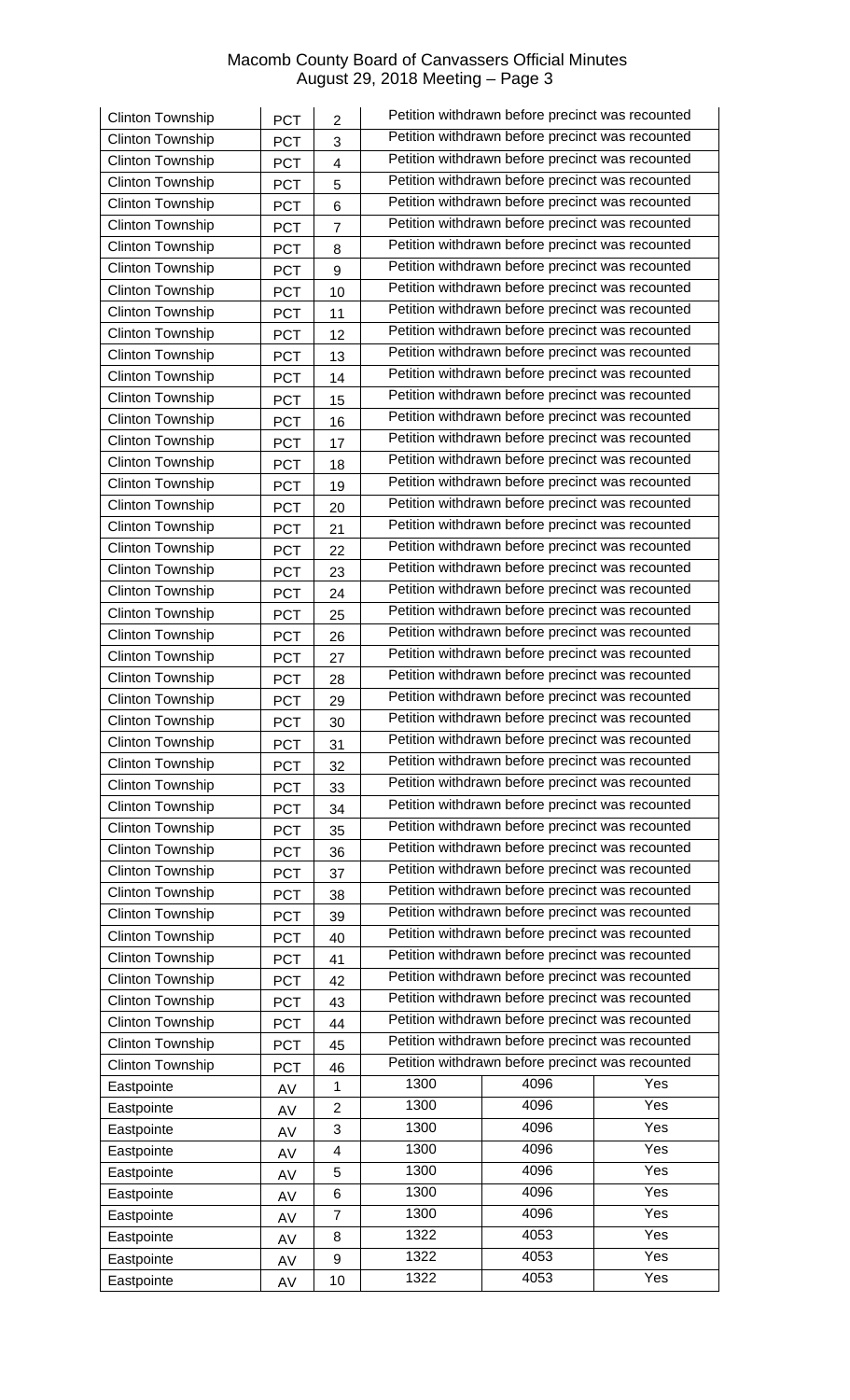| Eastpointe                         | AV | 11                      | 1322 | 4053             | Yes               |
|------------------------------------|----|-------------------------|------|------------------|-------------------|
| Eastpointe                         | AV | 12                      | 1322 | 4053             | Yes               |
| Eastpointe                         | AV | 13                      | 1322 | 4053             | Yes               |
| Eastpointe                         | AV | 14                      | 1322 | 4053             | Yes               |
| Fraser                             | AV | 1                       | 1957 | 2546             | Yes               |
| Fraser                             | AV | $\overline{2}$          | 1958 | 2303             | Yes               |
| Fraser                             | AV | 3                       | 1957 | 2546             | Yes               |
| Fraser                             | AV | $\overline{\mathbf{4}}$ | 1957 | 2546             | Yes               |
| Fraser                             | AV | 5                       | 1958 | 2303             | Yes               |
| Fraser                             | AV | 6                       | 1958 | 2303             | Yes               |
| Fraser                             | AV | $\overline{7}$          | 1958 | 2303             | Yes               |
| Harrison Township                  | AV | $\mathbf{1}$            | 8262 | 2301             | Yes               |
| Harrison Township                  | AV | $\overline{2}$          | 8262 | 2301             | Yes               |
| Harrison Township                  | AV | 3                       | 8262 | 2301             | Yes               |
| Harrison Township                  | AV | 4                       | 8284 | 2330             | Yes               |
| Harrison Township                  | AV | 5                       | 8284 | 2330             | Yes               |
| Harrison Township                  | AV | 6                       | 8285 | 2447             | Yes               |
| Harrison Township                  | AV | $\overline{7}$          | 8285 | $\frac{1}{2447}$ | Yes               |
| Harrison Township                  | AV | 8                       | 8285 | 2447             | $\overline{Yes}$  |
| Harrison Township                  | AV | 9                       | 2487 | 2446             | Yes               |
| Harrison Township                  | AV | 10                      | 2487 | 2446             | Yes               |
| Lenox Township                     |    |                         | 8770 | 501216           | Yes               |
| Lenox Township                     | AV | 1                       | 8770 | 501216           | Yes               |
| Lenox Township                     | AV | $\overline{2}$          | 8770 | 501216           | Yes               |
| Lenox Township                     | AV | 3                       | 8770 | 501216           | Yes               |
| Macomb Township                    | AV | $\overline{\mathbf{4}}$ | 2217 | 2314             | Yes               |
| Macomb Township                    | AV | $\mathbf{1}$            | 2281 | 2313             | Yes               |
| Macomb Township                    | AV | $\overline{2}$          | 1439 | 2315             | Yes               |
|                                    | AV | 3                       | 2058 | 2327             | Yes               |
| Macomb Township<br>Macomb Township | AV | $\overline{\mathbf{4}}$ | 2285 | 2342             | Yes               |
|                                    | AV | 5                       | 2139 | 2343             | $\overline{Y}$ es |
| Macomb Township                    | AV | 6                       | 2279 | 2344             | $\overline{Y}$ es |
| Macomb Township                    | AV | $\overline{7}$          | 2146 | 2345             | Yes               |
| Macomb Township                    | AV | 8                       | 2147 | 2434             | Yes               |
| Macomb Township                    | AV | 9                       | 2282 | 2433             | Yes               |
| Macomb Township                    | AV | 10                      | 2283 | 2432             | Yes               |
| Macomb Township                    | AV | 11                      | 2145 | 2431             | Yes               |
| Macomb Township                    | AV | 12                      | 2060 | 2310             | Yes               |
| Macomb Township                    | AV | 13                      | 2280 | 2309             | Yes               |
| Macomb Township                    | AV | 14                      | 3079 | 2307             | Yes               |
| Macomb Township                    | AV | 15                      | 2308 | 2142             | Yes               |
| Macomb Township                    | AV | 16                      | 2141 | 2440             | Yes               |
| Macomb Township                    | AV | 17                      |      |                  |                   |
| Macomb Township                    | AV | 18                      | 2243 | 2438             | Yes<br>Yes        |
| Macomb Township                    | AV | 19                      | 2284 | 2439             |                   |
| Macomb Township                    | AV | 20                      | 2173 | 2436             | Yes               |
| Macomb Township                    | AV | 21                      | 2143 | 2443             | Yes               |
| Macomb Township                    | AV | 22                      | 2277 | 2416             | Yes               |
| Macomb Township                    | AV | 23                      | 1425 | 2437             | Yes               |
| Macomb Township                    | AV | 24                      | 2291 | 2442             | Yes               |
| Macomb Township                    | AV | 25                      | 1424 | 2316             | Yes               |
| Macomb Township                    | AV | 26                      | 2296 | 2317             | Yes               |
| Macomb Township                    | AV | 27                      | 2292 | 2318             | $\overline{Y}$ es |
| Macomb Township                    | AV | 28                      | 2059 | 2319             | Yes               |
| Macomb Township                    | AV | 29                      | 2293 | 2328             | Yes               |
| Macomb Township                    | AV | 30                      | 1421 | 2331             | Yes               |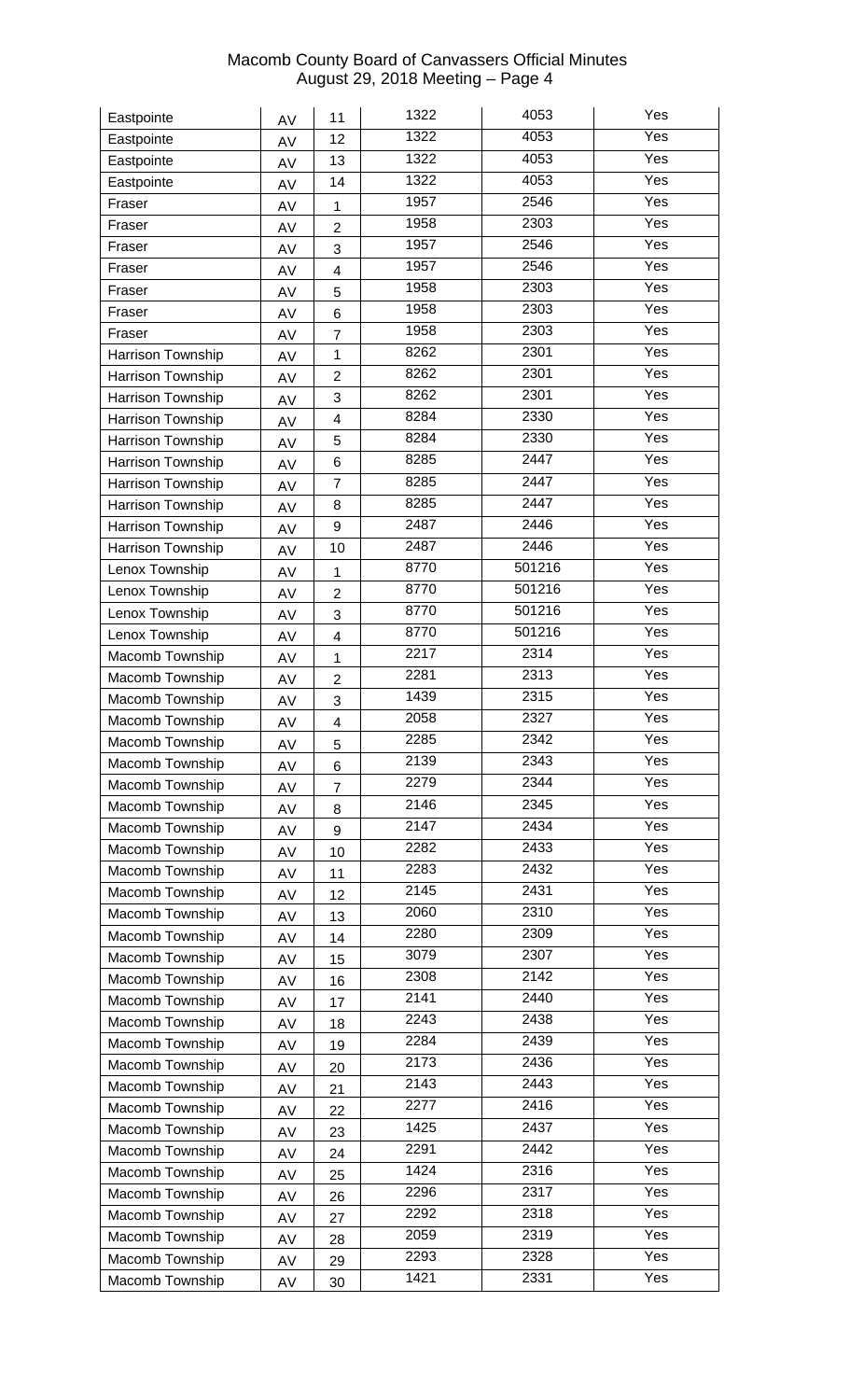| Macomb Township | AV | 31                  | 1423   | 2347   | Yes               |
|-----------------|----|---------------------|--------|--------|-------------------|
| Macomb Township | AV | 32                  | 1422   | 2302   | $\overline{Yes}$  |
| Macomb Township | AV | 33                  | 2323   | 2325   | Yes               |
| Macomb Township | AV | 34                  | 2150   | 2324   | Yes               |
| Macomb Township | AV | 35                  | 2241   | 2329   | Yes               |
| Macomb Township | AV | 36                  | 2242   | 2321   | Yes               |
| Macomb Township | AV | 37                  | 2148   | 2322   | Yes               |
| New Baltimore   | AV | $\mathbf 1$         | 13927  | 2413   | Yes               |
| New Baltimore   | AV | $\overline{2}$      | 13927  | 2413   | Yes               |
| New Baltimore   | AV | 3                   | 13927  | 2413   | Yes               |
| New Baltimore   | AV | 4                   | 13927  | 2413   | Yes               |
| New Baltimore   | AV | 5                   | 13927  | 2413   | Yes               |
| Ray Township    |    | $\mathbf{1}$        | 22176  | 2304   | Yes               |
| Ray Township    | AV |                     | 22176  | 2304   | No                |
| Roseville       | AV | $\overline{2}$<br>1 | 11518  | 2423   | Yes               |
| Roseville       | AV | $\overline{2}$      | 11518  | 2423   | Yes               |
| Roseville       | AV | 3                   | 11518  | 2423   | Yes               |
| Roseville       | AV | 4                   | 11518  | 2423   | Yes               |
|                 | AV |                     | 11518  | 2423   | Yes               |
| Roseville       | AV | 5                   | 8637   | 2422   | Yes               |
| Roseville       | AV | 6                   | 8637   | 2422   | Yes               |
| Roseville       | AV | $\overline{7}$      | 8637   | 2422   | Yes               |
| Roseville       | AV | 8                   |        | 2422   |                   |
| Roseville       | AV | 9                   | 8637   |        | $\overline{Y}$ es |
| Roseville       | AV | 10                  | 8637   | 2422   | Yes               |
| Roseville       | AV | 11                  | 8638   | 2311   | Yes               |
| Roseville       | AV | 12                  | 8638   | 2311   | $\overline{Yes}$  |
| Roseville       | AV | 13                  | 8638   | 2311   | Yes               |
| Roseville       | AV | 14                  | 8638   | 2311   | Yes               |
| Roseville       | AV | 15                  | 8638   | 2311   | Yes               |
| Shelby Township | AV | 1                   | 523685 | 501296 | Yes               |
| Shelby Township | AV | 2                   | 523685 | 501296 | Yes               |
| Shelby Township | AV | 3                   | 523692 | 501209 | Yes               |
| Shelby Township | AV | 4                   | 523692 | 501209 | Yes               |
| Shelby Township | AV | 5                   | 523669 | 501220 | Yes               |
| Shelby Township | AV | 6                   | 523669 | 501220 | Yes               |
| Shelby Township | AV | $\overline{7}$      | 523693 | 501210 | Yes               |
| Shelby Township | AV | 8                   | 523681 | 501203 | Yes               |
| Shelby Township | AV | 9                   | 523681 | 501203 | Yes               |
| Shelby Township | AV | 10                  | 523669 | 501220 | Yes               |
| Shelby Township | AV | 11                  | 523694 | 501206 | Yes               |
| Shelby Township | AV | 12                  | 523685 | 501296 | Yes               |
| Shelby Township | AV | 13                  | 523696 | 501294 | Yes               |
| Shelby Township | AV | 14                  | 523693 | 501210 | Yes               |
| Shelby Township | AV | 15                  | 523681 | 501203 | Yes               |
| Shelby Township | AV | 16                  | 523696 | 501294 | Yes               |
| Shelby Township | AV | 17                  | 523694 | 501206 | Yes               |
| Shelby Township | AV | 18                  | 523696 | 501294 | Yes               |
| Shelby Township | AV | 19                  | 523672 | 501212 | Yes               |
| Shelby Township | AV | 20                  | 523688 | 501211 | Yes               |
| Shelby Township | AV | 21                  | 523693 | 501210 | Yes               |
| Shelby Township | AV | 22                  | 523692 | 501209 | Yes               |
| Shelby Township | AV | 23                  | 523681 | 501203 | Yes               |
| Shelby Township | AV | 24                  | 523672 | 501212 | Yes               |
| Shelby Township | AV | 25                  | 523694 | 501206 | Yes               |
| Shelby Township | AV | 26                  | 523669 | 501220 | Yes               |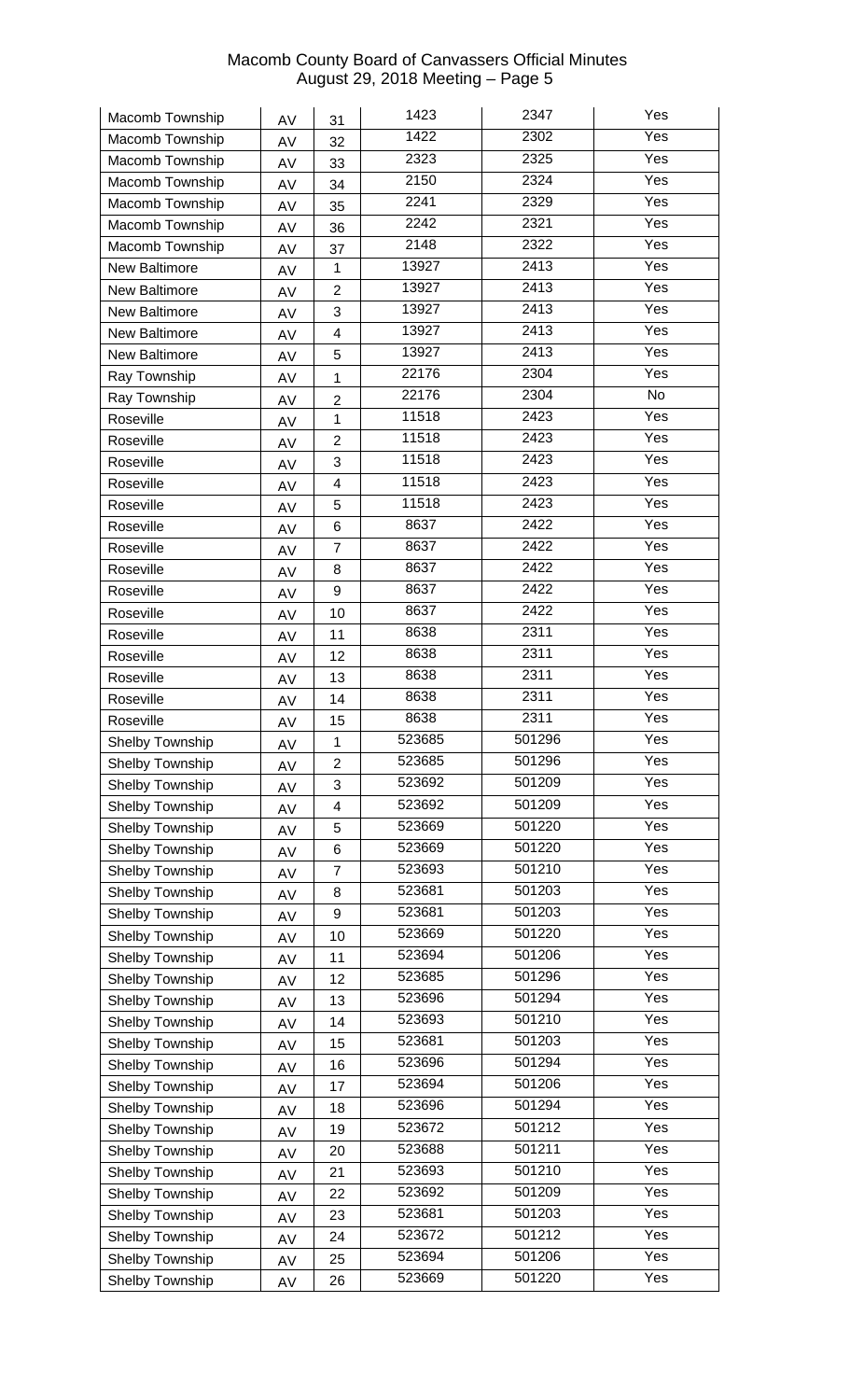| Shelby Township  | AV         | 27             | 523661 | 501204 | Yes              |
|------------------|------------|----------------|--------|--------|------------------|
| Shelby Township  | AV         | 28             | 523661 | 501204 | Yes              |
| Shelby Township  | AV         | 29             | 523694 | 501206 | Yes              |
| Shelby Township  | AV         | 30             | 10486  | 501210 | Yes              |
| Shelby Township  | <b>PCT</b> | 1              | 4554   | 4086   | Yes              |
| Shelby Township  | <b>PCT</b> | $\overline{2}$ | 1487   | 4056   | Yes              |
| Shelby Township  | <b>PCT</b> | 3              | 1490   | 4075   | Yes              |
| Shelby Township  | <b>PCT</b> | 4              | 1475   | 4067   | Yes              |
| Shelby Township  | <b>PCT</b> | 5              | 4584   | 4077   | Yes              |
| Shelby Township  | <b>PCT</b> | 6              | 1919   | 4093   | Yes              |
| Shelby Township  | <b>PCT</b> | $\overline{7}$ | 4569   | 4058   | Yes              |
| Shelby Township  | <b>PCT</b> | 8              | 1949   | 4088   | Yes              |
| Shelby Township  | <b>PCT</b> | 9              | 4598   | 4068   | Yes              |
| Shelby Township  | <b>PCT</b> | 10             | 1917   | 4061   | Yes              |
| Shelby Township  | <b>PCT</b> | 11             | 1494   | 4085   | Yes              |
| Shelby Township  | <b>PCT</b> | 12             | 1474   | 4073   | Yes              |
| Shelby Township  | <b>PCT</b> | 13             | 4564   | 4082   | Yes              |
| Shelby Township  |            | 14             | 1900   | 4052   | Yes              |
| Shelby Township  | <b>PCT</b> | 15             | 4575   | 4079   | Yes              |
| Shelby Township  | <b>PCT</b> | 16             | 1943   | 4054   | Yes              |
|                  | <b>PCT</b> | 17             | 1947   | 4095   | Yes              |
| Shelby Township  | <b>PCT</b> |                | 1931   | 4074   | Yes              |
| Shelby Township  | <b>PCT</b> | 18             | 1496   | 4072   | Yes              |
| Shelby Township  | <b>PCT</b> | 19             | 1911   | 4080   | Yes              |
| Shelby Township  | <b>PCT</b> | 20             | 1482   | 4099   | Yes              |
| Shelby Township  | <b>PCT</b> | 21             | 1912   | 4060   | Yes              |
| Shelby Township  | <b>PCT</b> | 22             |        |        |                  |
| Shelby Township  | <b>PCT</b> | 23             | 4563   | 4055   | Yes              |
| Shelby Township  | <b>PCT</b> | 24             | 3522   | 4070   | Yes              |
| Shelby Township  | <b>PCT</b> | 25             | 3535   | 4087   | $\overline{Yes}$ |
| Shelby Township  | <b>PCT</b> | 26             | 3514   | 4050   | Yes              |
| Shelby Township  | <b>PCT</b> | 27             | 4583   | 4069   | Yes              |
| Shelby Township  | <b>PCT</b> | 28             | 3546   | 4092   | Yes              |
| Shelby Township  | <b>PCT</b> | 29             | 3526   | 4065   | Yes              |
| Shelby Township  | <b>PCT</b> | 30             | 4559   | 4064   | Yes              |
| St. Clair Shores | AV         | $\mathbf 1$    | 10021  | 2435   | Yes              |
| St. Clair Shores | AV         | $\overline{2}$ | 10045  | 2340   | Yes              |
| St. Clair Shores | AV         | 3              | 10025  | 2346   | Yes              |
| St. Clair Shores | AV         | 4              | 10105  | 2548   | Yes              |
| St. Clair Shores | AV         | 5              | 10104  | 2332   | Yes              |
| St. Clair Shores | AV         | 6              | 10103  | 2418   | Yes              |
| St. Clair Shores | AV         | $\overline{7}$ | 10102  | 2341   | Yes              |
| St. Clair Shores | AV         | 8              | 10101  | 2339   | Yes              |
| St. Clair Shores | AV         | 9              | 10110  | 2349   | Yes              |
| St. Clair Shores | AV         | 10             | 10109  | 2337   | Yes              |
| St. Clair Shores | AV         | 11             | 10107  | 2333   | Yes              |
| St. Clair Shores | AV         | 12             | 10106  | 2444   | Yes              |
| St. Clair Shores | AV         | 13             | 10111  | 2417   | Yes              |
| St. Clair Shores | AV         | 14             | 10114  | 2334   | Yes              |
| St. Clair Shores | AV         | 15             | 10112  | 2336   | Yes              |
| St. Clair Shores | AV         | 16             | 10113  | 2419   | Yes              |
| St. Clair Shores | AV         | 17             | 10115  | 2428   | Yes              |
| St. Clair Shores | AV         | 18             | 10108  | 2550   | Yes              |
| St. Clair Shores | AV         | 19             | 10122  | 2547   | Yes              |
| St. Clair Shores | AV         | 20             | 10124  | 2348   | Yes              |
| St. Clair Shores | AV         | 21             | 10123  | 2549   | Yes              |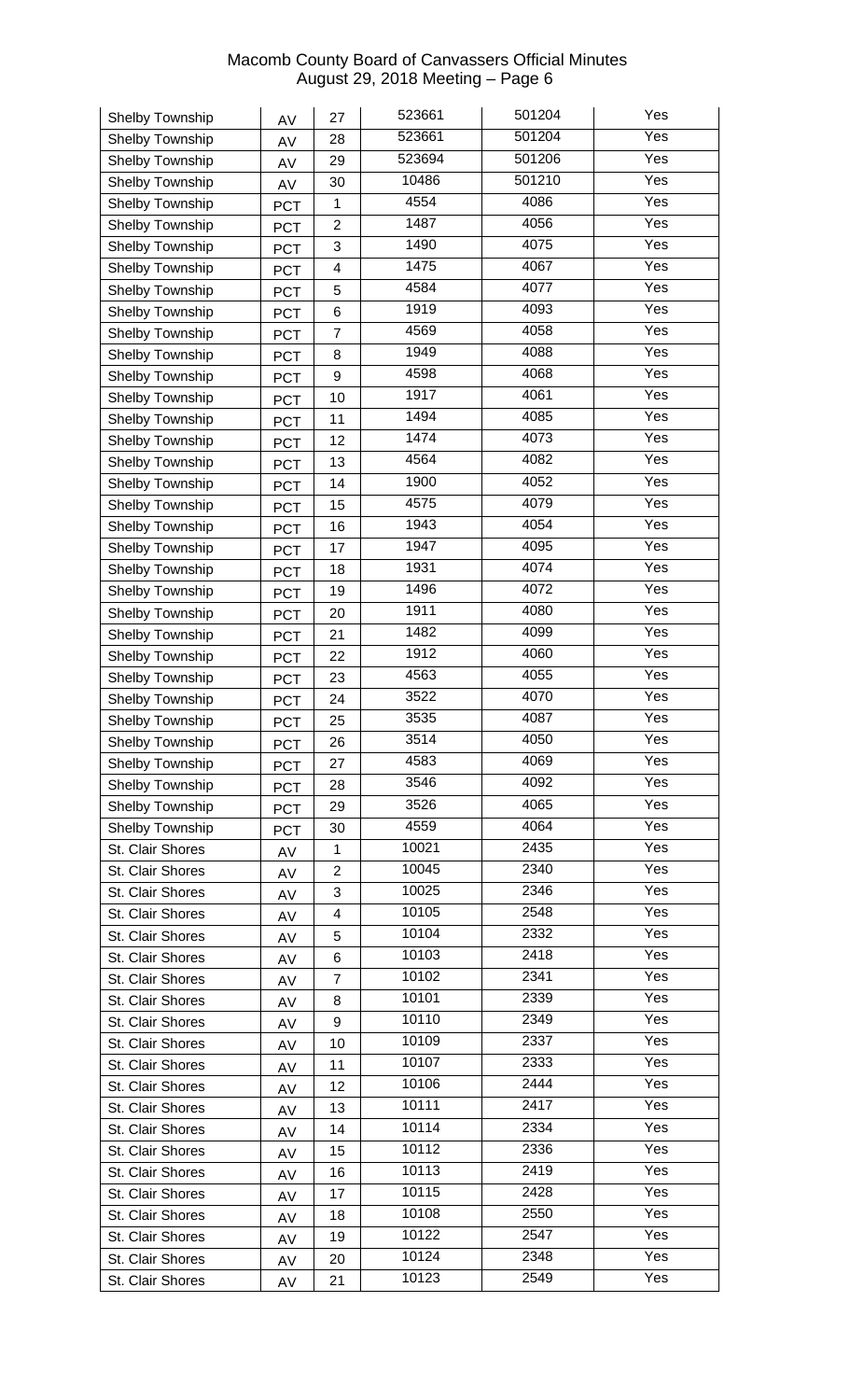| St. Clair Shores        | AV | 22                       | 10130                                            | 2335                                             | Yes               |  |
|-------------------------|----|--------------------------|--------------------------------------------------|--------------------------------------------------|-------------------|--|
| St. Clair Shores        | AV | 23                       | 10129                                            | 23338                                            | Yes               |  |
| <b>Sterling Heights</b> | AV | 1                        | 9714                                             | 2350                                             | Yes               |  |
| <b>Sterling Heights</b> | AV | $\overline{2}$           | 9714                                             | 2350                                             | Yes               |  |
| <b>Sterling Heights</b> | AV | 3                        | 9714                                             | 2350                                             | Yes               |  |
| <b>Sterling Heights</b> | AV | 4                        | 9714                                             | 2350                                             | Yes               |  |
| <b>Sterling Heights</b> | AV | 5                        | 9714                                             | 2350                                             | Yes               |  |
| <b>Sterling Heights</b> | AV | 6                        | 9543                                             | 2545                                             | Yes               |  |
| <b>Sterling Heights</b> | AV | $\overline{7}$           | 9543                                             | 2545                                             | Yes               |  |
| <b>Sterling Heights</b> | AV | 8                        | 9543                                             | 2545                                             | $\overline{Y}$ es |  |
| <b>Sterling Heights</b> | AV | 9                        | 9543                                             | 2545                                             | Yes               |  |
| <b>Sterling Heights</b> | AV | 10                       | 9543                                             | 2545                                             | Yes               |  |
| <b>Sterling Heights</b> | AV | 11                       | 9543                                             | 2545                                             | Yes               |  |
| <b>Sterling Heights</b> |    | 12                       | 9543                                             | 2545                                             | No                |  |
| <b>Sterling Heights</b> | AV | 13                       | 11967                                            | 2326                                             | Yes               |  |
| <b>Sterling Heights</b> | AV | 14                       | 11967                                            | 2326                                             | Yes               |  |
|                         | AV | 15                       | 11967                                            | 2326                                             | Yes               |  |
| <b>Sterling Heights</b> | AV |                          | 11967                                            | 2326                                             | Yes               |  |
| <b>Sterling Heights</b> | AV | 16                       | 11967                                            | 2326                                             | Yes               |  |
| <b>Sterling Heights</b> | AV | 17                       | 11967                                            | 2326                                             | Yes               |  |
| <b>Sterling Heights</b> | AV | 18                       | 9426                                             | 2414                                             | Yes               |  |
| <b>Sterling Heights</b> | AV | 19                       |                                                  |                                                  |                   |  |
| <b>Sterling Heights</b> | AV | 20                       | 9426                                             | 2414                                             | Yes               |  |
| <b>Sterling Heights</b> | AV | 21                       | 9426                                             | 2414                                             | Yes               |  |
| <b>Sterling Heights</b> | AV | 22                       | 9426                                             | 2414                                             | Yes               |  |
| <b>Sterling Heights</b> | AV | 23                       | 9426                                             | 2414                                             | Yes               |  |
| <b>Sterling Heights</b> | AV | 24                       | 14490                                            | 2425                                             | Yes               |  |
| <b>Sterling Heights</b> | AV | 25                       | 14490                                            | 2425                                             | Yes               |  |
| <b>Sterling Heights</b> | AV | 26                       | 14490                                            | 2425                                             | Yes               |  |
| <b>Sterling Heights</b> | AV | 27                       | 14490                                            | 2425                                             | Yes               |  |
| <b>Sterling Heights</b> | AV | 28                       | 14490                                            | 2425                                             | Yes               |  |
| <b>Sterling Heights</b> | AV | 29                       | 14490                                            | 2425                                             | Yes               |  |
| <b>Sterling Heights</b> | AV | 30                       | 14490                                            | 2425                                             | Yes               |  |
| <b>Sterling Heights</b> | AV | 31                       |                                                  | Petition withdrawn before precinct was recounted |                   |  |
| <b>Sterling Heights</b> | AV | 32                       |                                                  | Petition withdrawn before precinct was recounted |                   |  |
| <b>Sterling Heights</b> | AV | 33                       | Petition withdrawn before precinct was recounted |                                                  |                   |  |
| <b>Sterling Heights</b> | AV | 34                       |                                                  | Petition withdrawn before precinct was recounted |                   |  |
| <b>Sterling Heights</b> | AV | 35                       |                                                  | Petition withdrawn before precinct was recounted |                   |  |
| <b>Sterling Heights</b> | AV | 36                       |                                                  | Petition withdrawn before precinct was recounted |                   |  |
| <b>Sterling Heights</b> | AV | 37                       |                                                  | Petition withdrawn before precinct was recounted |                   |  |
| <b>Sterling Heights</b> | AV | 38                       |                                                  | Petition withdrawn before precinct was recounted |                   |  |
| <b>Sterling Heights</b> | AV | 39                       | 83099                                            | 2430                                             | Yes               |  |
| <b>Sterling Heights</b> | AV | 40                       | 83099                                            | 2430                                             | Yes               |  |
| <b>Sterling Heights</b> | AV | 41                       | 83099                                            | 2430                                             | $\overline{Yes}$  |  |
| <b>Sterling Heights</b> | AV | 42                       | 83099                                            | 2430                                             | Yes               |  |
| <b>Sterling Heights</b> | AV | 43                       | 11973                                            | 2429                                             | Yes               |  |
| <b>Sterling Heights</b> | AV | 44                       | 11973                                            | 2429                                             | Yes               |  |
| <b>Sterling Heights</b> |    | 45                       | 11973                                            | 2429                                             | Yes               |  |
| Warren                  | AV | 1                        | 13932                                            | 2415                                             | Yes               |  |
| Warren                  | AV | 3                        | 13932                                            | 2415                                             | Yes               |  |
| Warren                  | AV | $\overline{\mathcal{A}}$ | 13932                                            | 2415                                             | Yes               |  |
| Warren                  | AV | 5                        | 13932                                            | 2415                                             | Yes               |  |
|                         | AV |                          | 13932                                            | 2415                                             | $\overline{Yes}$  |  |
| Warren                  | AV | 6                        | 13932                                            | 2415                                             | Yes               |  |
| Warren                  | AV | $\overline{7}$           | 13932                                            | 2415                                             | Yes               |  |
| Warren                  | AV | 8                        |                                                  |                                                  |                   |  |
| Warren                  | AV | 9                        | 13932                                            | 2415                                             | Yes               |  |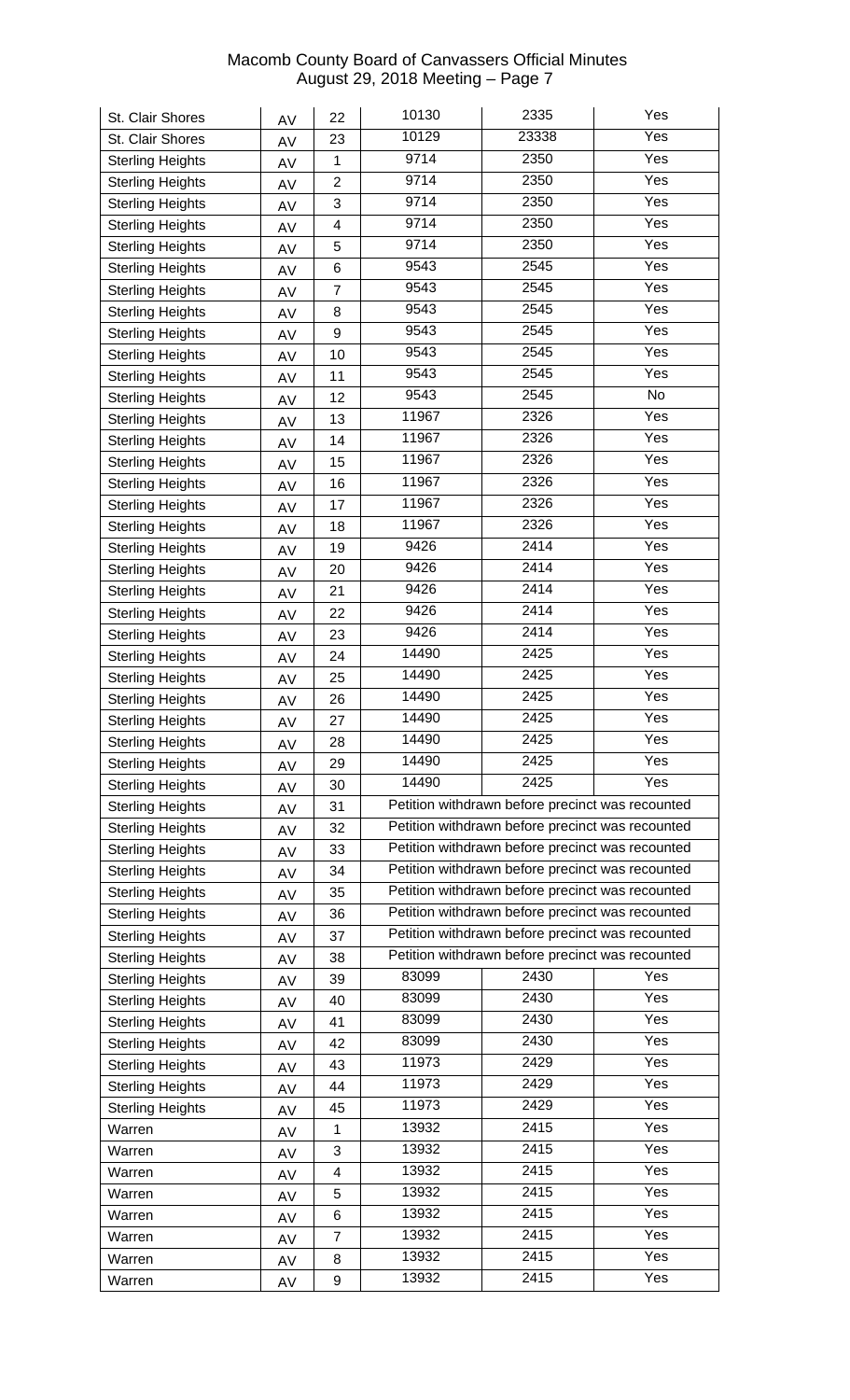| Warren                     | AV       | 10                      | 13932       | 2415        | Yes               |
|----------------------------|----------|-------------------------|-------------|-------------|-------------------|
| Warren                     | AV       | 11                      | 13932       | 2415        | Yes               |
| Warren                     | AV       | 12                      | 13932       | 2415        | Yes               |
| Warren                     | AV       | 13                      | 13932       | 2415        | Yes               |
| Warren                     | AV       | 14                      | 13932       | 2415        | Yes               |
| Warren                     | AV       | 15                      | 13932       | 2415        | Yes               |
| Warren                     | AV       | 17                      | 13932       | 2415        | Yes               |
| Warren                     | AV       | 18                      | 13932       | 2415        | Yes               |
| Warren                     | AV       | 19                      | 13932       | 2415        | Yes               |
| Warren                     | AV       | 20                      | 13937/13936 | 2426        | Yes               |
| Warren                     | AV       | 22                      | 13937/13936 | 2426        | Yes               |
| Warren                     | AV       | 23                      | 13937/13936 | 2426        | Yes               |
| Warren                     | AV       | 24                      | 13937/13936 | 2426        | Yes               |
| Warren                     | AV       | 25                      | 13937/13936 | 2426        | Yes               |
| Warren                     | AV       | 26                      | 13937/13936 | 2421        | Yes               |
| Warren                     | AV       | 27                      | 13937/13936 | 2421        | Yes               |
| Warren                     | AV       | 28                      | 13937/13936 | 2421        | Yes               |
| Warren                     | AV       | 31                      | 16756       | 2420        | Yes               |
| Warren                     | AV       | 32                      | 16756       | 2420        | Yes               |
| Warren                     | AV       | 33                      | 16841       | 2410        | Yes               |
| Warren                     | AV       | 34                      | 16756       | 2420        | Yes               |
| Warren                     | AV       | 35                      | 16841       | 2410        | Yes               |
| Warren                     | AV       | 36                      | 16756       | 2420        | Yes               |
| Warren                     | AV       | 38                      | 16756       | 2420        | Yes               |
| Warren                     |          | 41                      | 16842/16926 | 2408        | Yes               |
| Warren                     | AV       | 43                      | 16926       | 2408        | Yes               |
| Warren                     | AV       | 44                      | 16842       | 2407        | Yes               |
| Warren                     | AV       | 45                      | 16926       | 2408        | Yes               |
| Warren                     | AV       | 46                      | 16842       | 2407        | Yes               |
| Warren                     | AV       | 47                      | 16926       | 2408        | Yes               |
| Warren                     | AV       | 48                      | 16926       | 2408        | Yes               |
| Warren                     | AV       | 49                      | 16842       | 2407        | Yes               |
| Warren                     | AV       | 50                      | 13931       | 2320        | Yes               |
| Warren                     | AV<br>AV | 51                      | 13931       | 2320        | Yes               |
| Warren                     |          | 52                      | 13931       | 2320        | Yes               |
| Warren                     | AV       | 53                      | 13931       | 2320        | Yes               |
| Warren                     | AV<br>AV | 54                      | 13931       | 2320        | Yes               |
| Warren                     |          | 55                      | 16930       | 2306        | $\overline{Y}$ es |
| Warren                     | AV       | 56                      | 16930       | 2306        | Yes               |
| Warren                     | AV<br>AV | 57                      | 16930       | 2306        | Yes               |
| Warren                     |          | 58                      | 16930       | 2306        | Yes               |
| Washington Township        | AV       |                         | 344200      | 501219      | Yes               |
| Washington Township        | AV       | 1                       | 344200      | 501219      | Yes               |
| Washington Township        | AV       | $\overline{2}$          | 344200      | 501219      | Yes               |
| Washington Township        | AV       | 3                       | 344200      | 501219      | Yes               |
| Washington Township        | AV       | $\overline{\mathbf{4}}$ | 344200      | 501219      | Yes               |
| Washington Township        | AV       | 5                       | 104560/8431 | 501208      | Yes               |
| Washington Township        | AV       | 6                       | 104560/8431 | 501208/8431 | Yes               |
| Washington Township        | AV       | $\overline{7}$          | 104560/8431 | 501208/8431 | Yes               |
| Washington Township        | AV       | 8<br>9                  | 104560/8431 | 501208/8431 | Yes               |
| <b>Washington Township</b> | AV       | 10                      | 104560      | 501208/8431 | Yes               |
|                            | AV       |                         |             |             |                   |